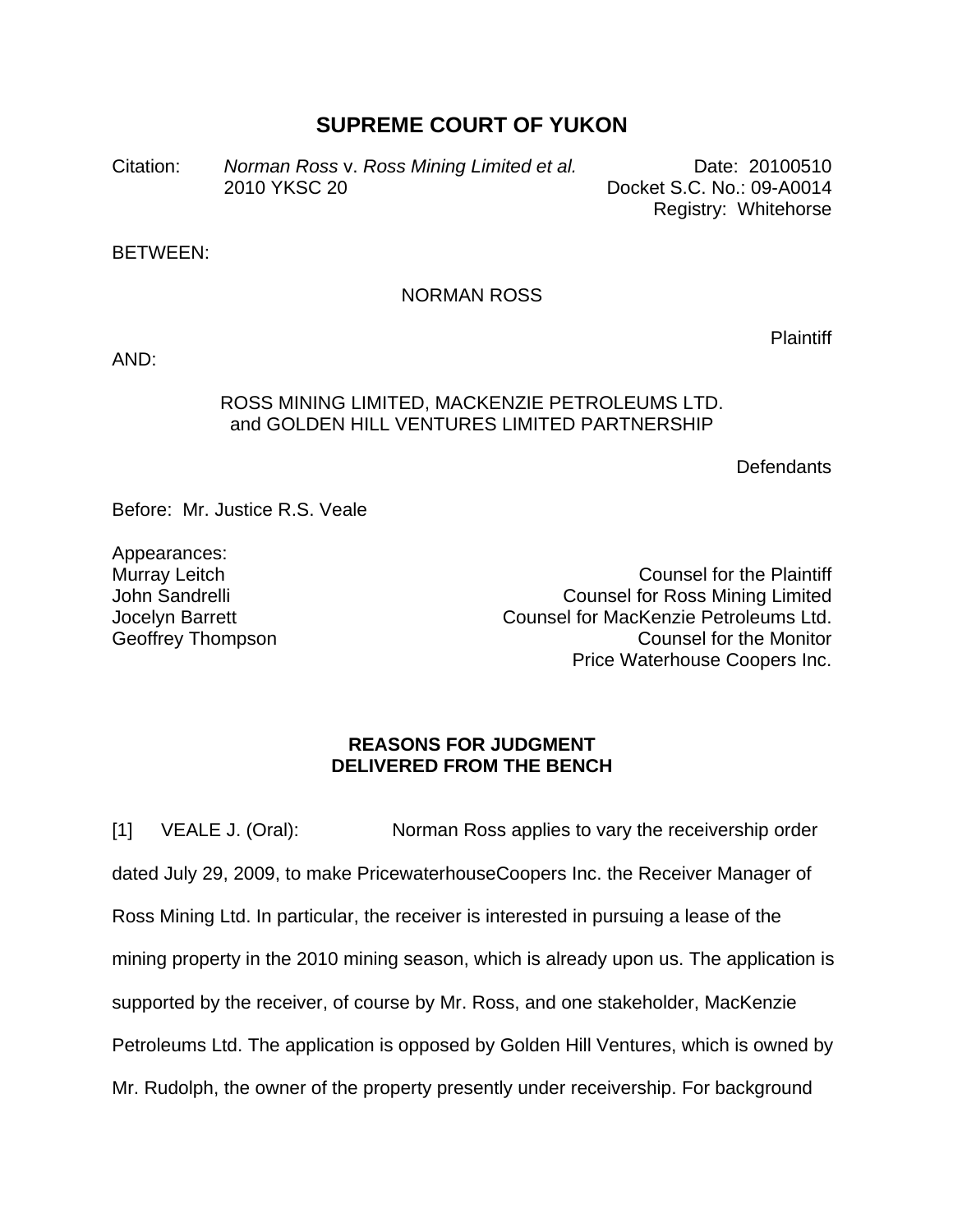information, reference should be made to my decision in *Ross* v. *Ross Mining Limited,*  2009 YKSC 55, which decision was made on July 29, 2009.

#### **Background**

[2] The mining property consists of some 415 placer claims on Dominion Creek south of Dawson City, Yukon. It was owned and operated by Norman Ross since 1979 but sold subsequently to Mr. Rudolph in 2005. Under the name Ross Mining Limited, Mr. Rudolph mined the property for three years, 2006, 2007 and 2008, at significant losses in each year. Mr. Ross applied for a receivership in June of 2009 and the parties initially agreed to an order permitting the property to be monitored in June of 2009 in order to get Mr. Rudolph some operating time and the ability to find a financier to assist in paying the \$3.4 million owed at that time to the vendor, Mr. Ross. Mr. Rudolph was not successful, and the receivership order was made by my judgment of July 29, 2009.

[3] The initial objective of the receiver was to prepare a marketing plan, which it did, and to sell to a new owner so they could start operations in the mining season of 2010. In order to prepare the marketing plan and sell the property all parties had to provide the documentation to assist in selling the property, such as drilling reports. In its first Receiver's Report, dated November 27, 2009, the receiver indicated that, despite repeated requests of Golden Hill Ventures to release a drilling map prepared by Underhill Geomatics or to authorize Underhill to release it, Golden Hill Ventures has not either delivered the report or consented to the release by Underhill Geomatics.

[4] Also, in October of 2009, the receiver made the decision to suspend the sale process for a variety of reasons, set out in its report of November 27, 2009, at pages 13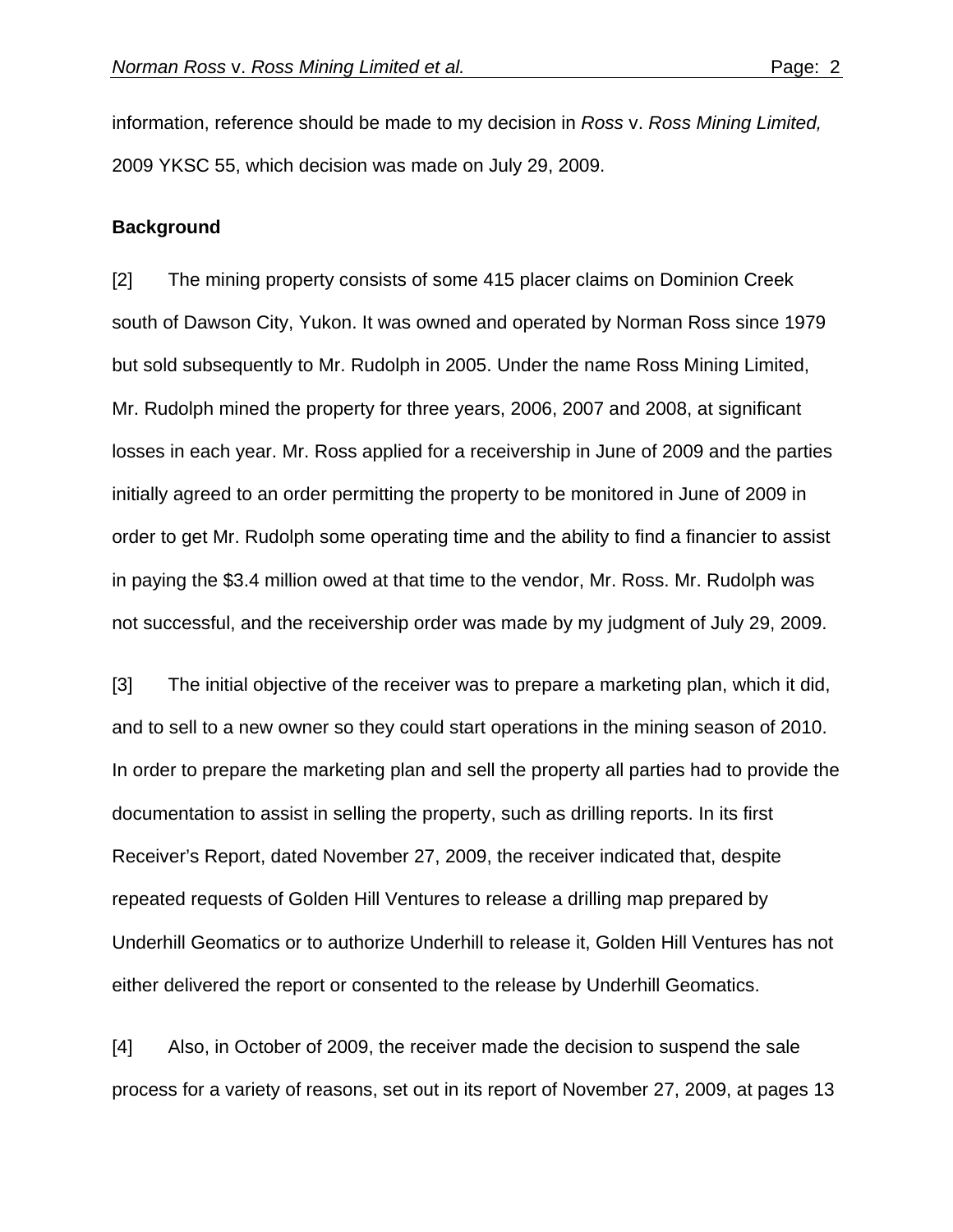and 14, and those can be summarized as follows: The timing of the sale process; it was felt that a longer sales process timeline would be better to find potential purchasers and also allow them to conduct their due diligence on the property, which may include drilling. Secondly, the general economic climate for financing in the fall of 2009 was generally very negative, given the current state of the world economy and capital markets at that time. It was also a better opportunity to give the new purchaser operating time in 2010. Of course, the receiver wished to have additional parties to the 25 parties that had indicated an initial interest in looking at the property. Finally, the receiver pointed out that there were unresolved issues regarding who the stakeholders in the mining property are, and that relates to a lien claim that has been put forward by Golden Hill Ventures that remains unresolved at this date.

[5] The receiver indicated that the future actions were to cease all active efforts to sell the assets and await the outcome of the dispute between Golden Hill Ventures and Norman Ross regarding the Golden Hill Ventures miner's lien claim.

[6] The receiver has indicated that Mr. Ross has loaned or intends to loan the receiver \$80,000 in order to provide continuing funding for the receivership. The sales process has been deferred since to December 2010. The receiver and Mr. Ross claim that adding the power to manage the property and enter into a lease is to the benefit of all parties involved, and they have a party under consideration but with whom no agreement has been reached, and that is a person named Mr. Hollis, who is already mining a small two-person operation on the mining property.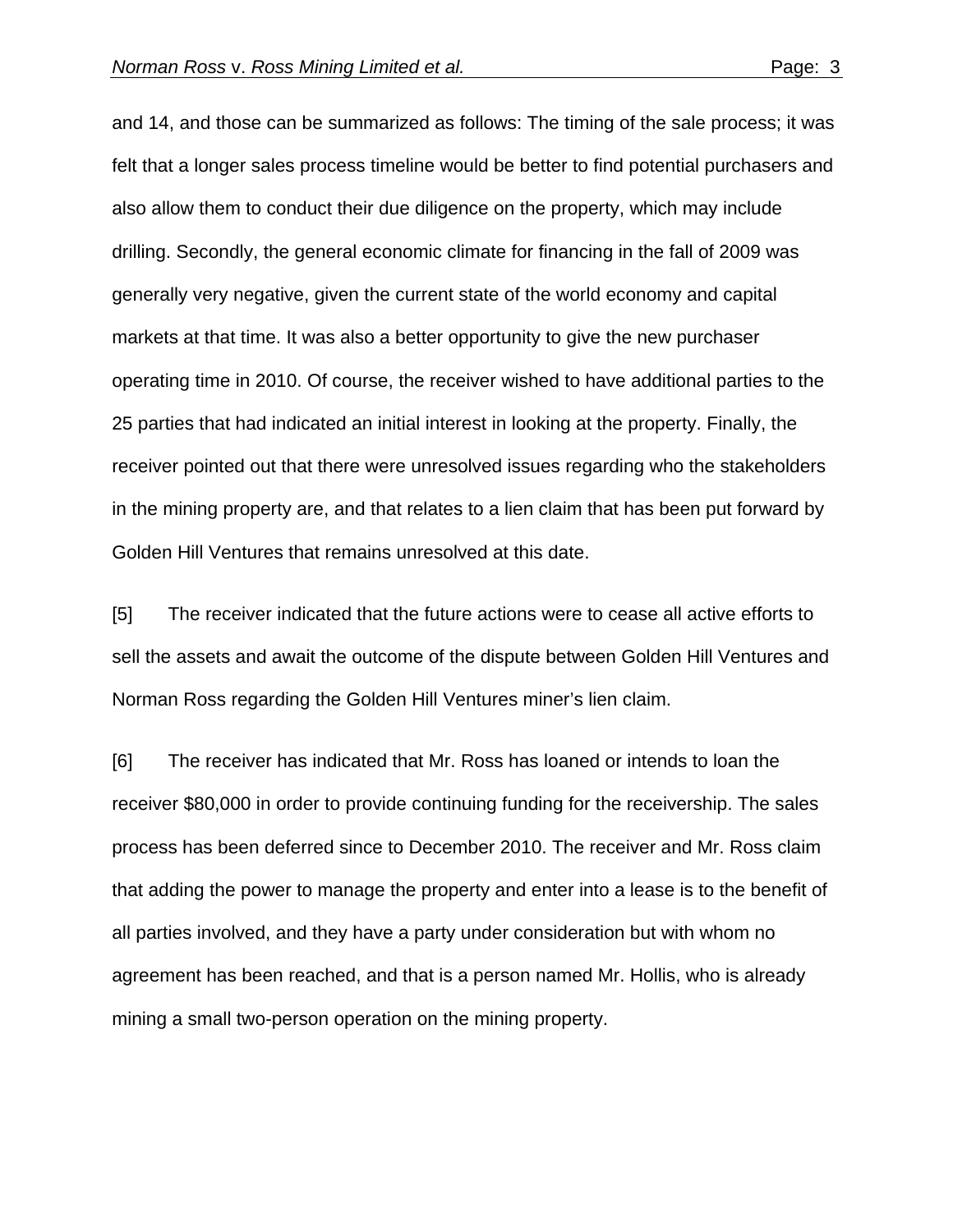[7] The reasons in favour of having the lease entered into for the 2010 mining season in particular are set out at page 5 of the second Receiver's Report, dated April 9, 2010, and they can be summarized as follows: It will provide positive cash flow for the receivership; it will permit maintenance of the machinery on site by the leaseholder; it will provide security for the camp during the summer months when additional security will be required; it will assist with the due diligence process and also permit some drilling and exploration for future reserves.

[8] Mr. Rudolph, on behalf of Golden Hill Ventures, opposes the expansion of the receiver's mandate for four reasons. These reasons are that he is concerned that the use of Ross Mining Limited's machinery will depreciate that asset further and reduce the value as part of the mine. He is also concerned that the exposed ground, which is a primary selling feature of the mine, will be removed and lost as an asset in the sale of the property, and he is also concerned about the reduction of available ore going forward, as well as the security costs for the mine if there is a placer mine in operation during the summer.

[9] I have concluded that the application of Mr. Ross should be granted. Mr. Ross is the largest stakeholder with an established interest in the amount of some \$3.8 million at this stage and the only person offering, and of course the person responsible for financing the continued receivership.

[10] Mr. Rudolph and Golden Hill Ventures, on the other hand, do not have an established claim at this time, although they may in the future, but that remains to be seen. Further, he has not been particularly cooperative with the receiver in terms of